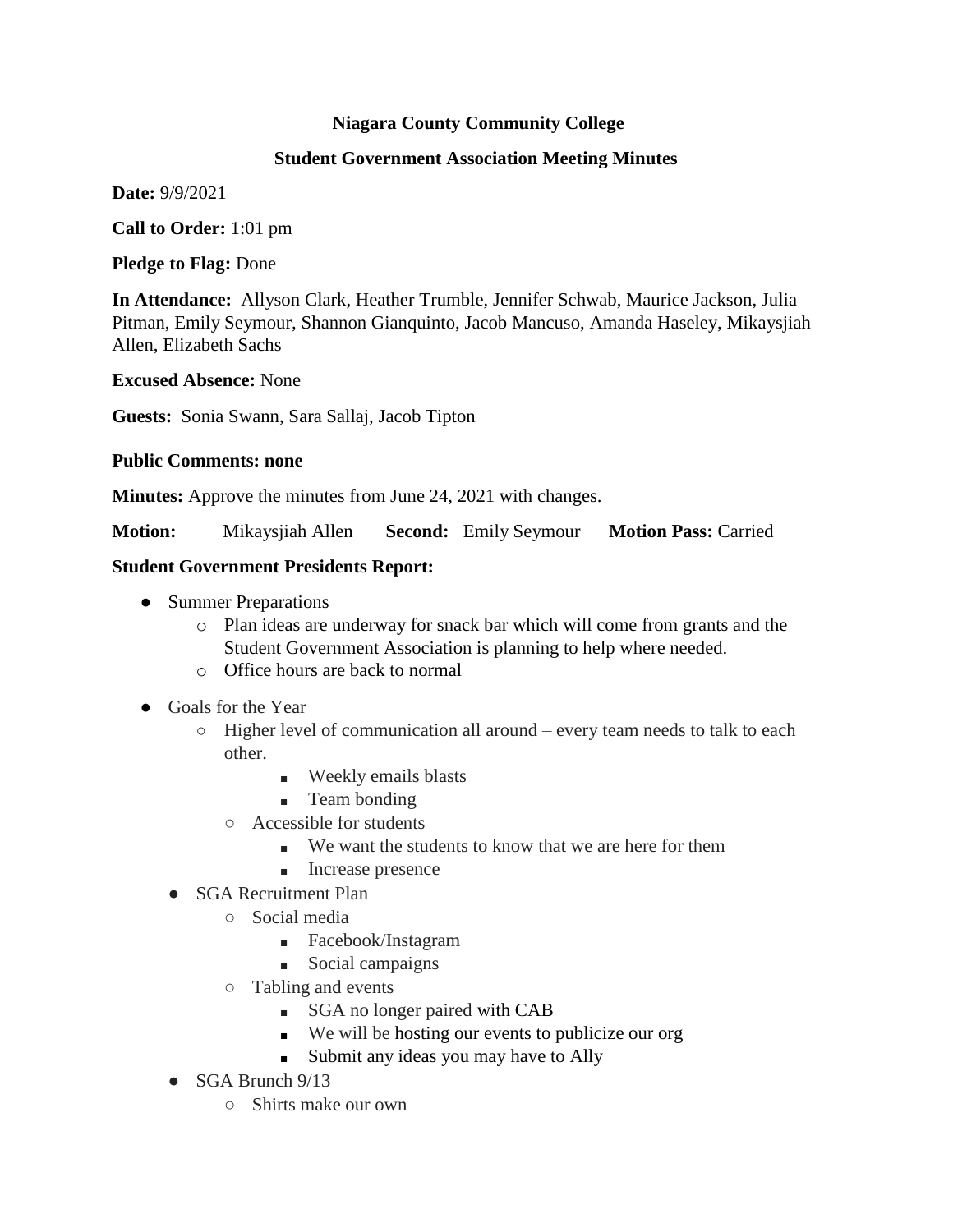- Appropriate pants and shoes
- 10am -12 pm
- Attendance required before, after and during
- $\bullet$  Elections 9/14-9/16
	- Learning commons
		- $\blacksquare$  9/14 from 11am-1pm
		- $\blacksquare$  9/15 from 9am-12pm
		- $\blacksquare$  9/16 from 11am-1pm
		- Attendance required
		- SGA polo or OL shirts dress pants
		- Encourage to vote
	- Vacancies
		- Secretary
		- VP
		- Student Event Coordinator
		- 8 Freshman Senators
		- 3 Sophomore Senators
- Dave Kelly Training  $9/28$ 
	- Parliamentary procedure and Roberts rules
	- Be a positive force for change as a visionary leader
	- MANDATORY 9/28- 2-7 pm in G244
		- Bring binder
		- Note-taking stuff
		- Face mask
		- Open mind
- Next steps
	- Office hours start Monday please submit schedules
	- Create goals for what each of the senators would like to accomplish this year
	- Schedule meeting with Ally
- Goals for the next meeting
	- Action steps
	- Unofficial meeting
	- Vote in new senators

## **Student Government Vice-President Report:**

● Position Currently Vacant- Talk to Ally about running for this position!

## **Student Government Event Coordinator Report:**

● Position Currently Vacant- Talk to Ally about running for this position!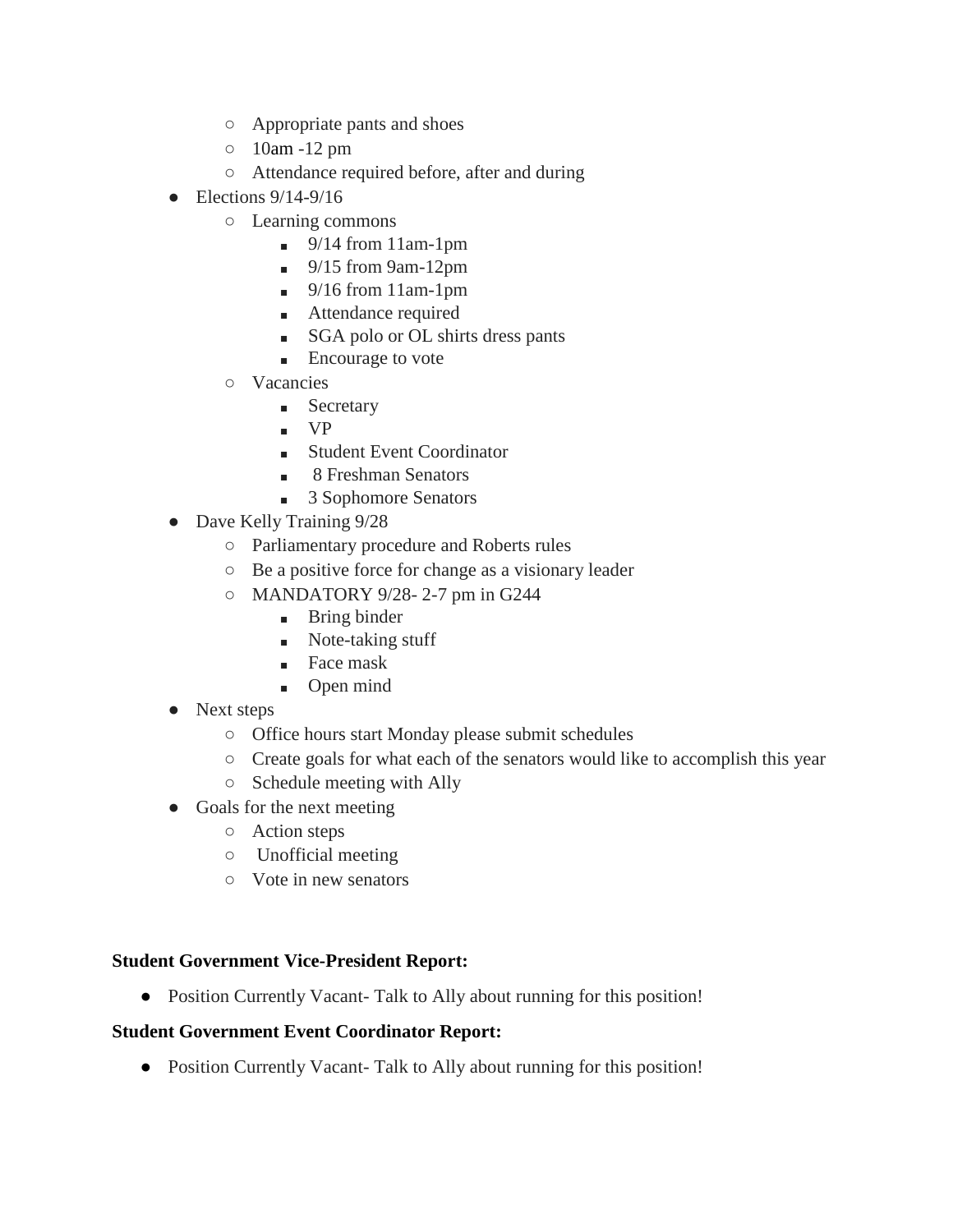### **Student Trustee's Report:**

- Board of Trustees meeting  $9/21$
- Peach Fest needs help at 10:30am

### **Treasurer's Report:**

No Report

### **Student Coordinator's Report: (Heather Trumble)**

- Welcome to potential and returning
- A welcome week went very well
	- o Most events sold out
	- o 225 Students for Nitro Magic
	- o 150 Stuff a Tripp
	- o Wing bash indoors next time
	- o Snack CAB great
	- o Service with a slice ran out fast (by 12:30pm)
- Drive-in tomorrow need help promote, please
- Next week
	- o Brunch
	- o PB&J Monday
	- o Elections- please encourage SGA!!!
	- o E-board -we will help you
	- o Trivia is back
	- o Wolf Pack Wake Up
	- o Dinnertime Live
	- o Constitution Day
	- o Lucky Bamboo
	- o Azeem the Comedian
- New staff- Welcome Connie Gurski
	- o Mon-Thurs until about noon
- Restocked stuff in the office take snacks thank you!
- Jen ditto!

#### **Athletic Director's Report: (Amanda Haseley)**

- Fall season underway
- Two coach changes
	- o Ed Fleck for Men's Soccer Coach
	- o Ricky Fleck for Women's Soccer Coach
- Volleyball moved to this weekend
- Lots of games this weekend
- Athletes almost done with mandatary training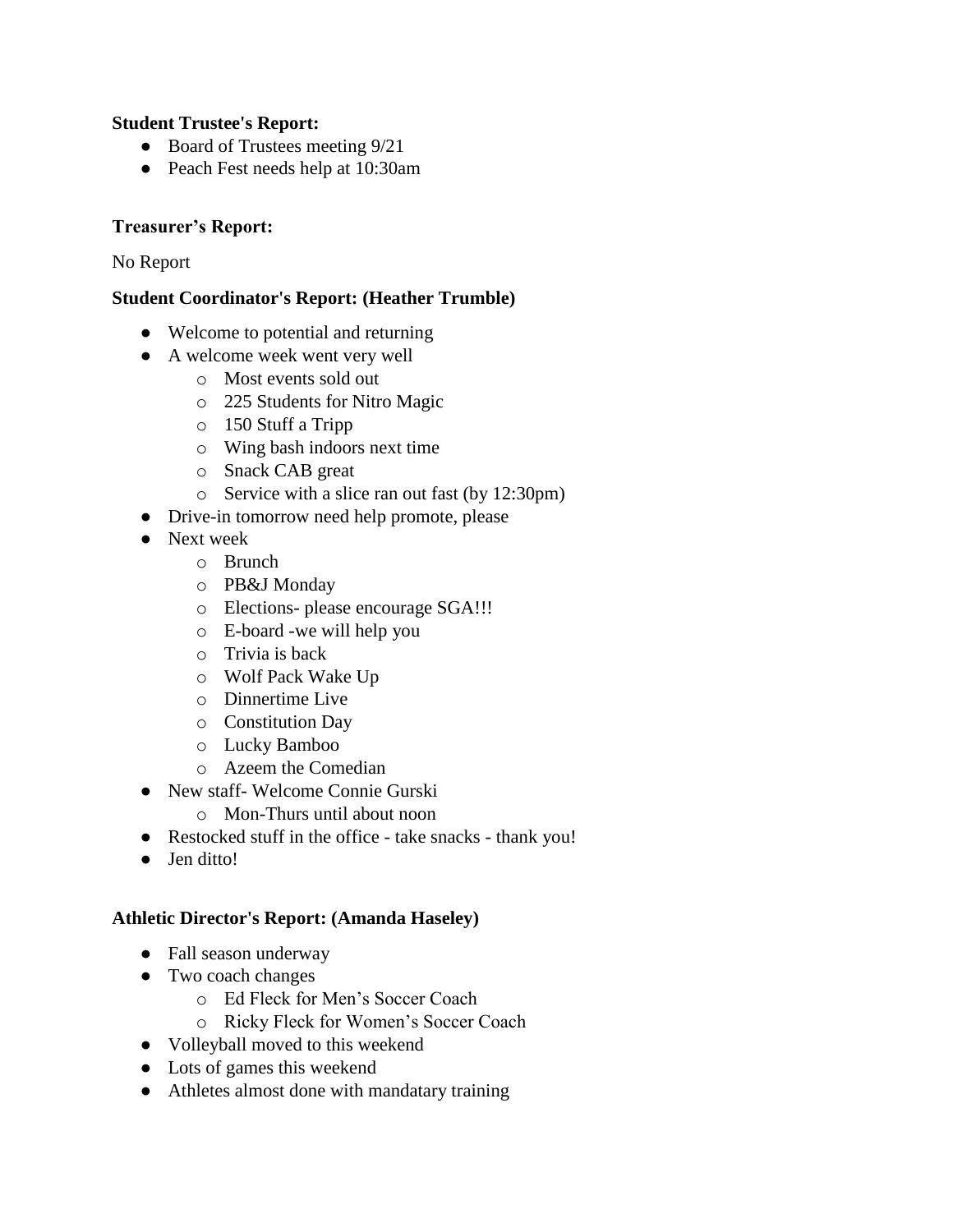- Intramural & Recreation programming, both virtual and in-person
- Esports lab more hours are needed
	- o Ally- may have senators in office hours

## **Student Services' Report: (Julia Pitman)**

- Need more food for activities
- Higher wants for involvement
- 96 percent budgeted for enrollment
- Add/drop is done
- Budget is close
- Vaccinations: sending info out about vaccination required until the  $27<sup>th</sup>$  for exemptions
	- o Cards need to be turned in asap including if not fully vaccinated
	- o Testing weekly until fully complied
	- o Missed two weeks of testing, you will be suspended. Letters have gone out
- The shuttle is up and running
	- o Tops being added
	- o Stops on Military Road for shopping
- Campus jobs
	- o Tim Hortons and Dining Commons (not student workers)
- Maurice housing question about visitors
	- o Julia only residents of housing to limit amount of traffic
- Heather-vaccination card
	- o Julia yes, they have been notified. will have to go online or dropped off in person

## **Committee Reports:**

● First Finance Committee Meeting will be on September 14th at 12:45 pm in G244!

## **Faculty Representatives Report:**

• Welcome our new representatives, Elizabeth Sachs and Marc Pietrzykowski!

#### **Old Business:**

- Updated SGA Constitution
	- [SGA Constitution](https://docs.google.com/document/d/1ss3z-h--yBjN3T83SGK36bukTbGTwXuWSu-S7jKvpOM/edit) approved with edits
- Maurice Police Academy
	- Ally location met both very nice

## **New Business:**

• Discussion of guests to upcoming meetings